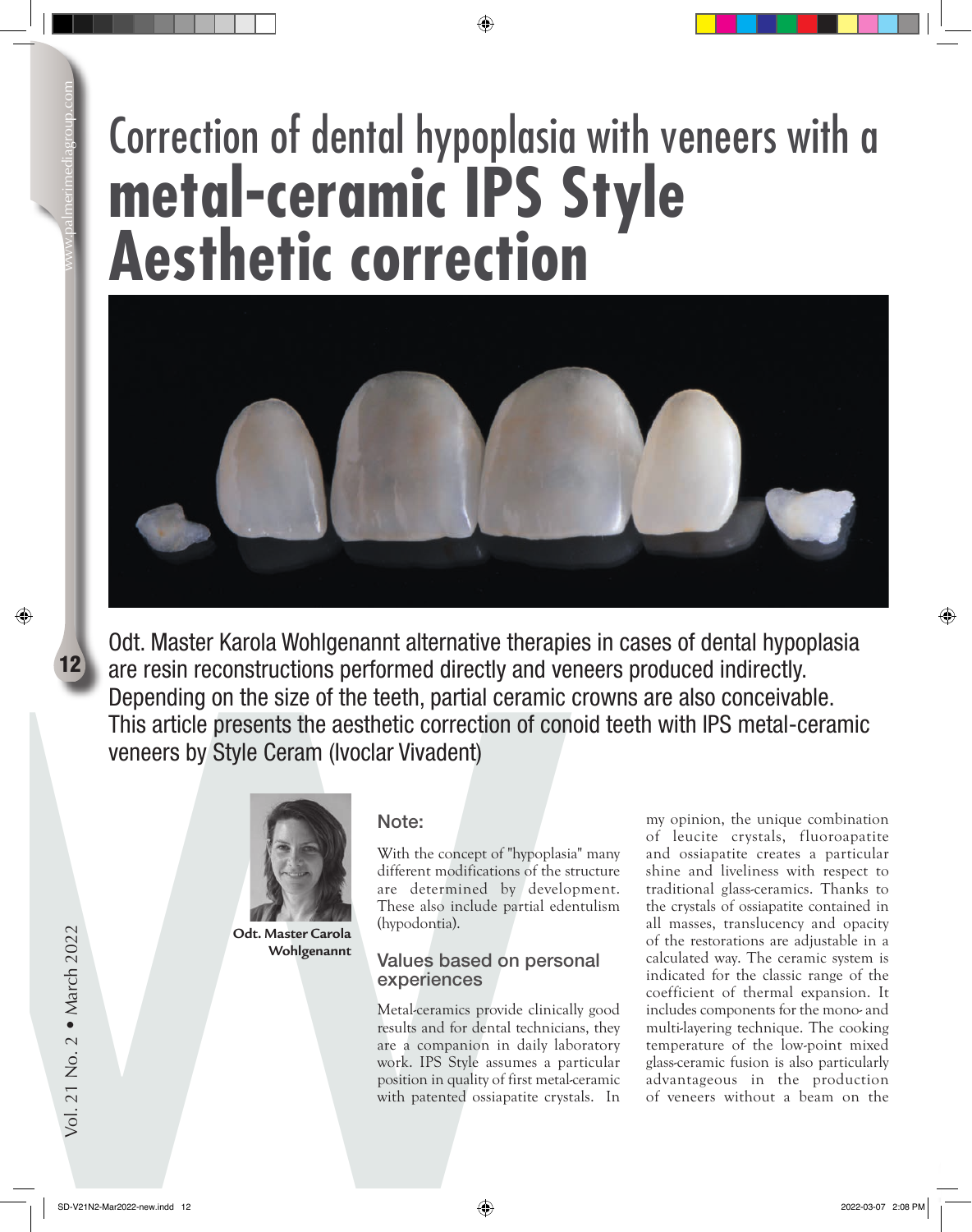

Fig. 1 — The patient presented: initially, the patient only wanted her two conoid lateral incisors restored



Fig.  $2 - As$  a first step, a mock-up was created on a study model. This demonstrated the need for crown lengthening to achieve optimal aesthetics



Fig. 3 — Mock-ups on all four maxillary incisors demonstrate improved dental aesthetics of the patient



Fig. 4 — In order to achieve an aesthetic result, a gingivectomy was performed in the region of 12 to 22 inclusive. The picture shows the result after a six-week period of healing

refractory stump. After irradiation of the stumps, they can still run without thoughts of small corrections of color. The cooking of dentin and etched parts of veneers happens with IPS Style at 800°C.

## Example of a case: cosmetic defect due to conoid teeth

All throughout her life this patient had been bothered by her maxillary conoid shaped lateral incisors (#'s 12 and 22) of genetic origin (Fig. 1), up to the point when she finally decided to correct this aesthetic defect. Even her restrained smile immediately revealed the scope of the situation to the technician. Not only were the conoid teeth problematic, but the proportions of the all the upper front teeth in the presence of a high gingival smile line were classified as aesthetically unsatisfactory.

## A picture is worth a thousand words

Without a doubt, it is always necessary to critically analyze whether we should

perform an intervention simply using aesthetics. If, however, the weight of the patient's suffering is so great that it represents a real psychic burden, appropriate measures must be taken into account. In the dental field, it is often difficult for the patient to imagine what esthetic changes are possible which are fundamental for judging costs vs benefits. For a long time now, I have stopped trying to convince patients to proceed with treatment. And since an image is worth a thousand words, an in situ test in the laboratory can be useful in helping the patient make a decision.

# The second version convinced

First of all, two versions of resin veneers were fabricated with Nexco photopolymerizable composite and prepared for try in the mouth without preparation for patient visualization. With these two versions of mock-ups (Fig. 2) it was possible to display two different treatment variations: option one included only the two lateral incisors restored with no-prep veneers and option two included the restoration of all four incisors along with modification of the gingival profile (Fig. 3). The aesthetic potential of the second version convinced the patient.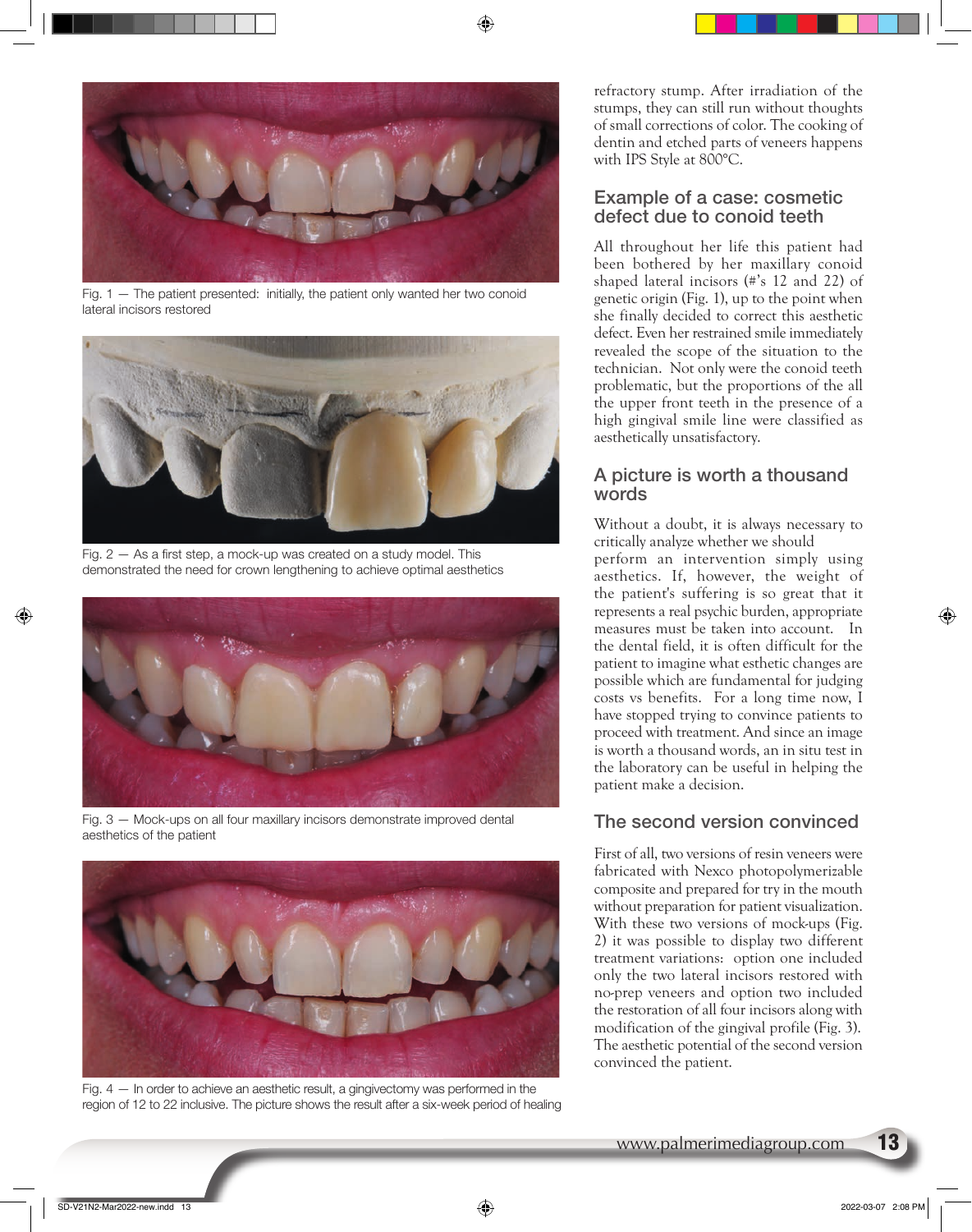

Fig. 5 — Preparation of teeth from 12 to 22 for application of veneers. Although this procedure may appear invasive, the patient agreed to sacrifice some tooth structure for her dream of having a beautiful smile



Fig. 6 — Determination of thickness of the stump without application of ceramics. Thickness of the veneers is checked with the help of the cross which is was drawn. A dimple placed in the palatine region makes it possible to keep the ratio of initial thickness to the layered facet

Although at first she only wanted the aesthetic restoration of the conoid teeth, based on her photographic images showing the different prosthetic versions, the second version proved to be more suitable to her. This also highlighted the need for surgical crown lengthening, which would the relationship between pink and white aesthetics. At the same time, the gingival profile of contiguous teeth was particularly important.

### No surgical crown lengthening

When determining the depth, it turned out that for an ideal aesthetic result, a surgical crown lengthening would have been necessary with a reduction of the maxillary bone. However, this invasive phase of the treatment was unacceptable for the patient. The attending dentist optimized the gingival profile in the best way possible by means of gingivectomy (Fig. 4). A six-week period of healing of the gingival margin was followed by

tooth preparation (Fig. 5). Two weeks later, it was possible to permanently cement the veneers using an adhesive technique, as well as performing small restorations for the canine cusp tips.

### Right layering concept for the patient

For the prosthesis of the front teeth, I make temporaries, using a standard wax-up on which I can orient myself for layering. Waxing may, among other things, serve as an aid to orientation in construction of the length of the incisal edge, in the course of the dental arch and in the configuration of the incisors when performing layering. To maintain constant control on thickness, I mark labial aspect with a cross and in the palatine area I create a smooth dimple. In this way I am always certain not to go below the thickness while preparing veneers (Fig. 6). As soon as all preparations were finished, and the length and the shape of the wax-ups is deemed satisfactory, I am able to start the layering technique.

IPS Style includes a large selection of ceramic masses. This creates a better surface to achieve very natural restorations with a choice of totally customized masses.

The incisal edge was therefore extended in the incisal direction, but not labial. With this technique I was able to create a space for the core where I could apply the masses. On the emergence of the mamelon, we placed an enamel band. Finally, an alternating stratification of the incisal zone in the incisal direction was made (Fig. 7b). In the case of this patient, high translucency of the natural teeth and the not the effect of the incisal part, should be adopted in all cases. That's why the following masses have been used: for the wash layer we used a lightweight layer of IPS Style Ceram Opal Effect OE 1. The IPS Style Ceram Opal Effect are colored enamel masses that make it possible to copy the dynamic optical-bright features of natural teeth.

The stratification of dentin is achieved with a mixture of masses of IPS Style Ceram Dentina and IPS Style Ceram incisal in the ratio of 2:1.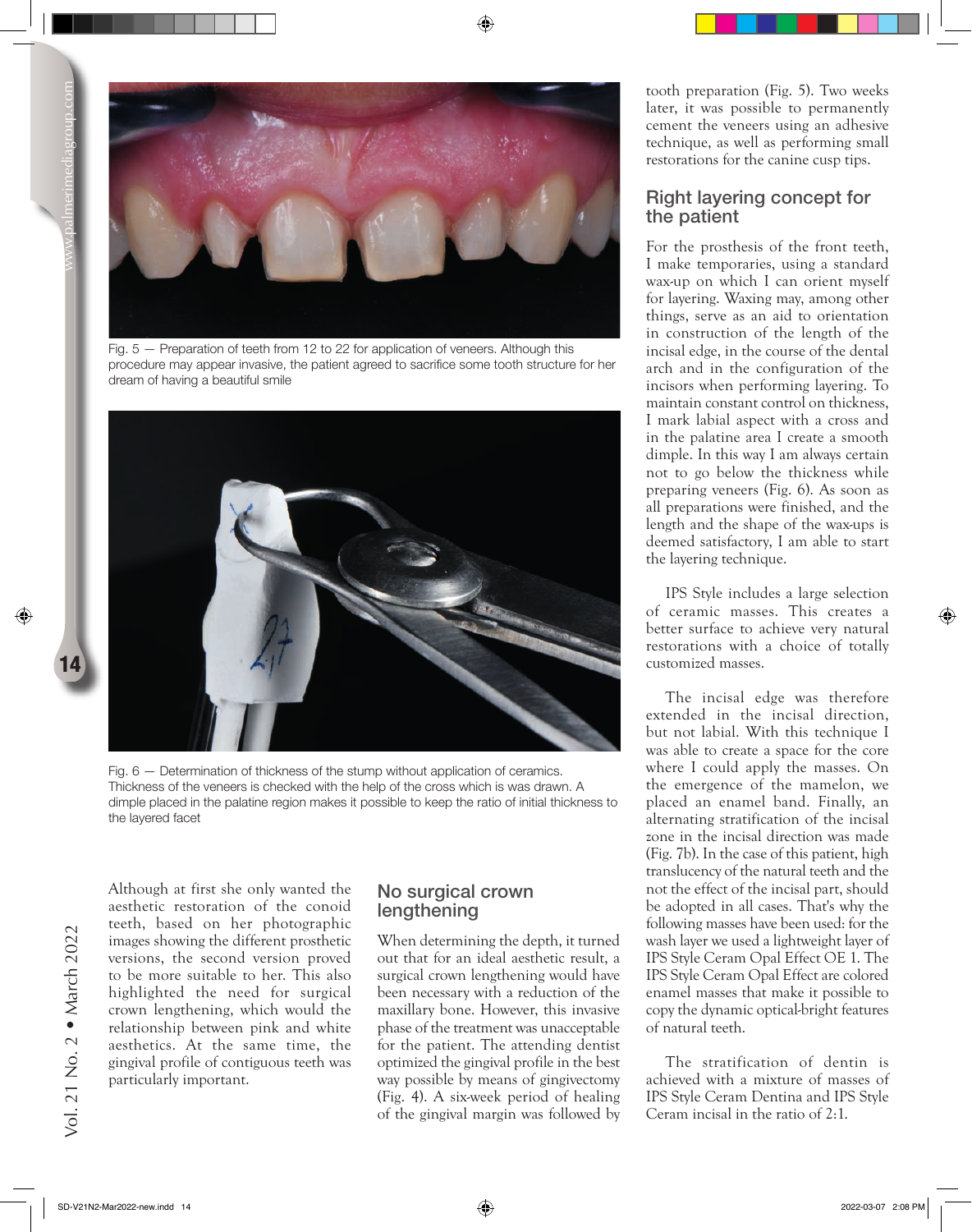

Figs. 7a to 7d — Veneers have been layered with CERAM STYLE IPS ceramic-metal. Ceramics stands out for a unique combination of leucite, fluoroapatite and ossiapatite crystals, which create particular brilliance and vivacity



16



Figs. 8a and 8b — The final result from a labial perspective (frontal and semi-lateral) in the patient's mouth after the insertion of veneers on the incisors and the reconstruction of the canines

Dentin masses are regulated for their color and their transparency, so as to correspond to natural dentin.

In this case IPS Style Ceram Dentin A1 and Style Ceram Deep Dentin A2 IPS were used Ceram Style IPS Cervical Transpa CT yellow were used on the borders. How colors can be reproduced with a more intense translucency and a harmonious transition is fostered from gum to masking aesthetics. In the incisal area the mass was further combined with IPS Style Ceram Opal Effect OE 1. A bit of IPS Style Ceram Mamelon MM salmon has been applied under the stratification of the incisal area.

The masses for UDDER IPS Style Ceram are intense opaque effect masses, which serve to accentuate the incisal third. In the direction of the collar I applied a centrally clear band with IPS Style Ceram Opal Effect OE 3 to favor the value of brightness in the body and to emphasize the effect of a transparent enamel, which appears warm and alive.

The transparent masses of the IPS Style Ceram system are available in